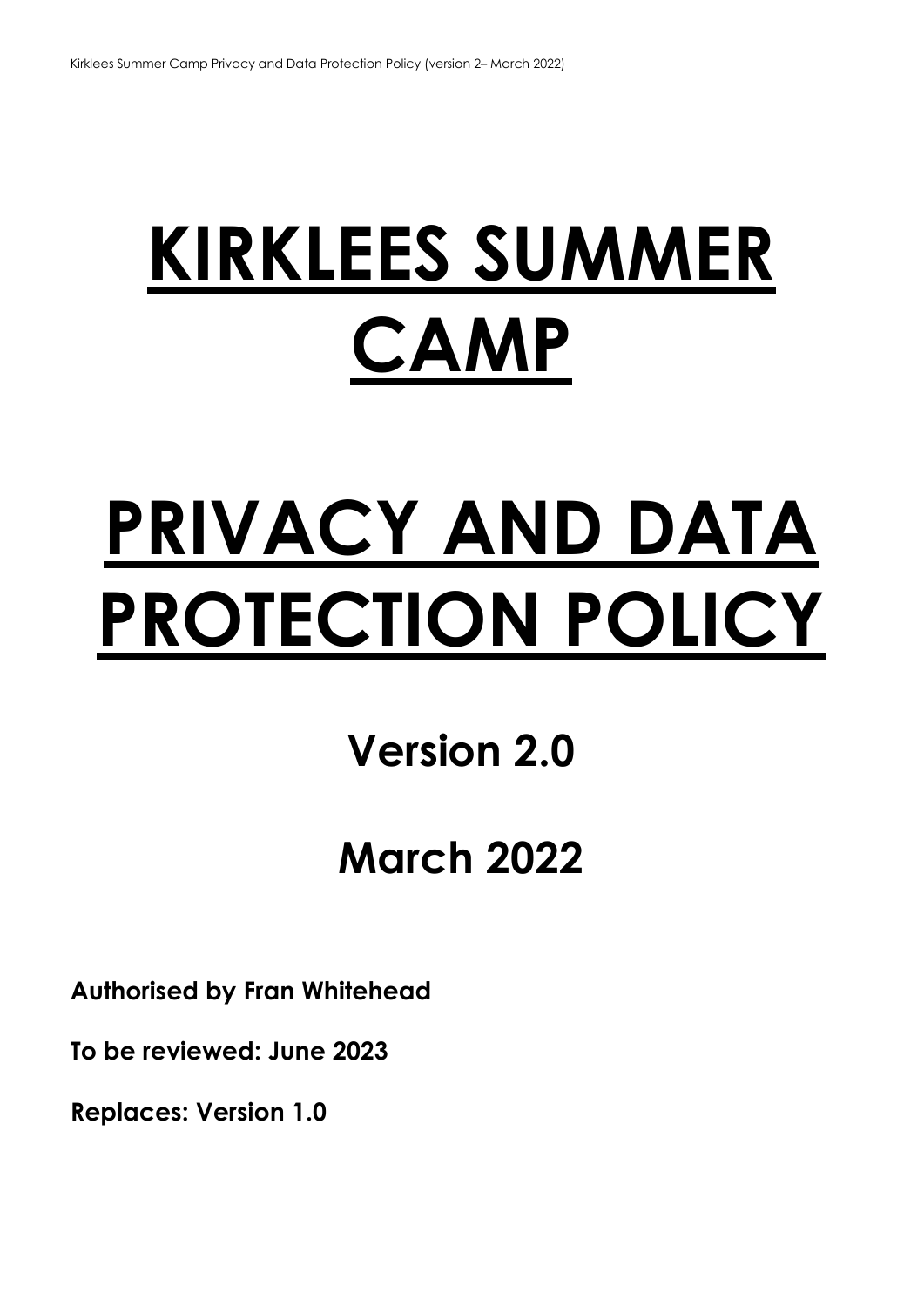## **LOG OF VERSION CHANGES AND POLICY REVIEWS**

| Version | Date written      | Date of           | <b>Changes made</b>          |
|---------|-------------------|-------------------|------------------------------|
|         |                   | review            |                              |
| 1.0     |                   | <b>March 2022</b> |                              |
| 2.0     | <b>March 2022</b> | June 2023         | Introductory paragraph added |
|         |                   |                   | Format and layout amended    |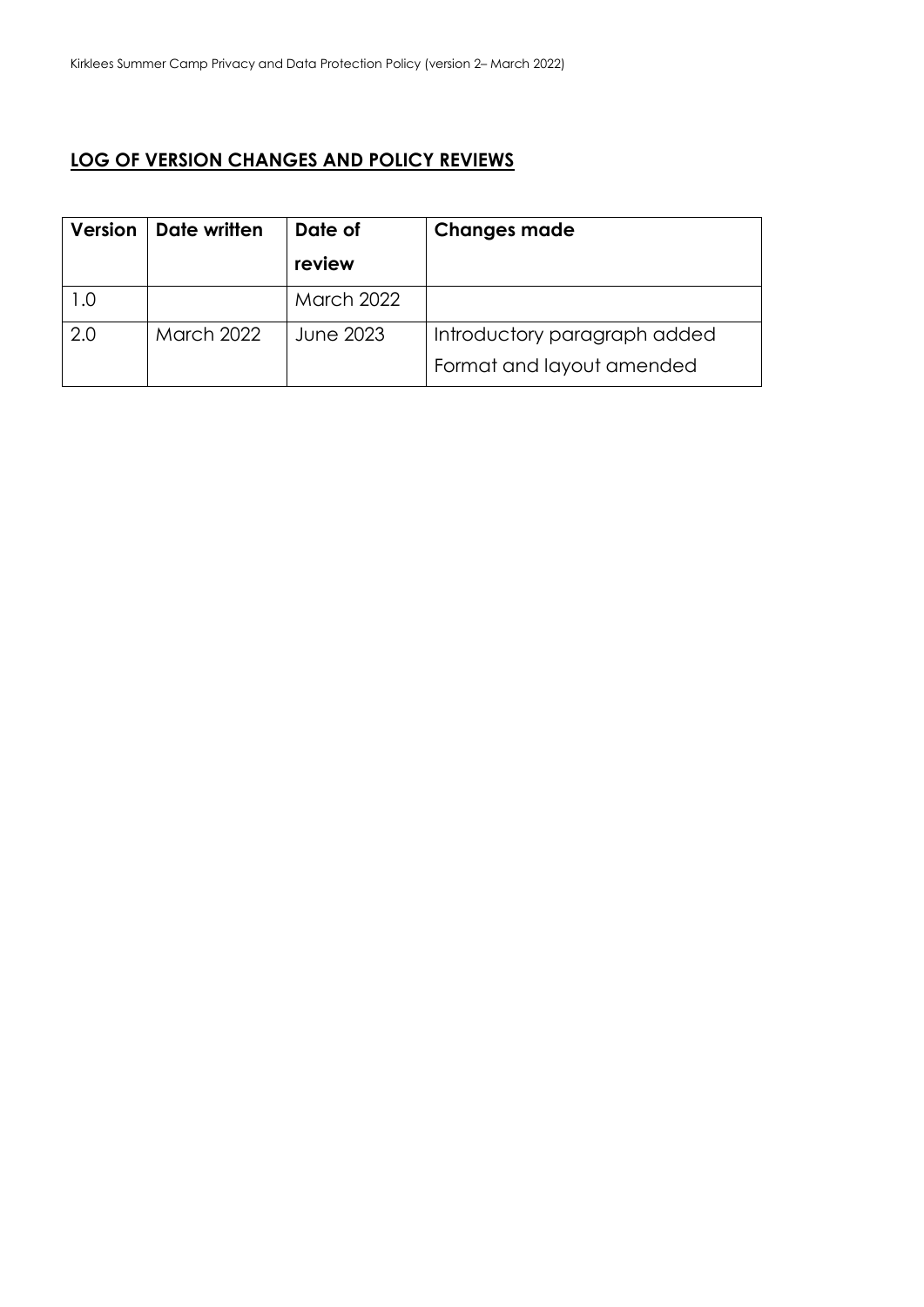#### **1. Introduction**

Kirklees Summer Playscheme Camp (KSPC) understands that privacy and protecting personal information is extremely important. KSPC will not take risks with any information provided.

KSPC follows the 7 principles set out in schedule 1 of the Data Protection Act 2018 with all data that it handles. These principles are:

- Fair and lawful
- Legitimate purposes
- Adequacy
- Accuracy
- Retention
- Rights
- Security
- International

#### **2. General Data Protection Regulation (GDPR)**

This policy has been reviewed in the light of the GDPR guidance. KSPC has reviewed the information it holds and how it is stored. This document sets out the personal data held, how it is kept secure, when it is used and when it is deleted. Parents and volunteers have the right to see information held about them or their child. KSPC operates under the lawful basis as set out in the GDPR guidance, in particular the lawful basis of consent and contract.

#### **3. Context**

- KSPC is a small organisation which provides holidays under canvas for children aged 9 -12, and it is run by volunteers.
- KSPC needs to hold personal information in order to take bookings and support children and volunteers while they are at the camp site.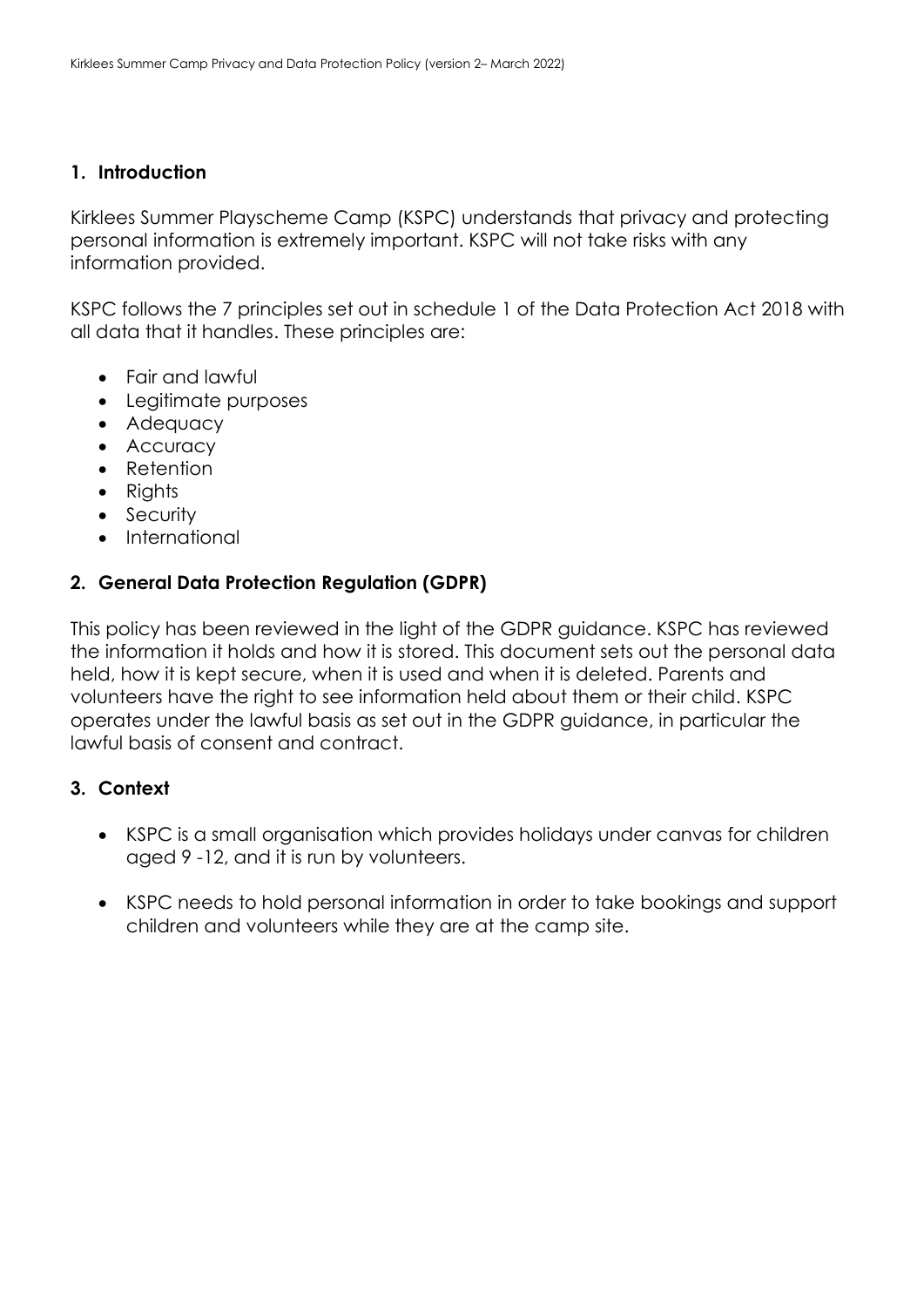- KSPC holds personal information on children and contact information on their parents and carers, this includes emails, phone numbers and health, support and dietary needs. This information is provided electronically and in paper form. The information is used regularly while the children are at Camp.
- KSPC also holds personal information on volunteers and Duke of Edinburgh volunteers (DoE). Information is not held on bank account details.
- All volunteers involved in handling personal information receive guidance on their data protection responsibilities and the way that we keep information secure.
- The volunteers most directly affected are the Camp Leadership Team and, where appropriate, volunteers involved with First Aid. Other volunteers may handle information when involved with collecting and dropping off children or taking children home.
- Group leaders may also access information if it is necessary to provide appropriate support to the child. They will only have access to information if it is deemed appropriate and they will be briefed before information is released.

### **4. Information Held**

#### **Electronic**

- 1. The child's booking form which is completed when a place is booked.
- 2. Lists of children for each camp and bus lists which contain parents' names and the names and phone numbers of those dropping off or picking up children. These are also held as a paper copy.
- 3. Details of special educational needs and health problems. These are accessed by the Camp Leadership Team.
- 4. Tuck shop lists which contain the child's name.
- 5. DoE and young leader permission forms.
- 6. DBS checks through the UCheck website
- 7. Volunteer personal details including DBS checks and training records.
- 8. The Camp Log Book of serious incidents during the summer.

#### Paper

- 1. Lists of children for each camp and bus lists which contain parents' names and the names and phone numbers of those dropping off or picking up children.
- 2. Tuck shop list of children's names and spending.
- 3. Details of special educational needs and health problems when access is needed frequently.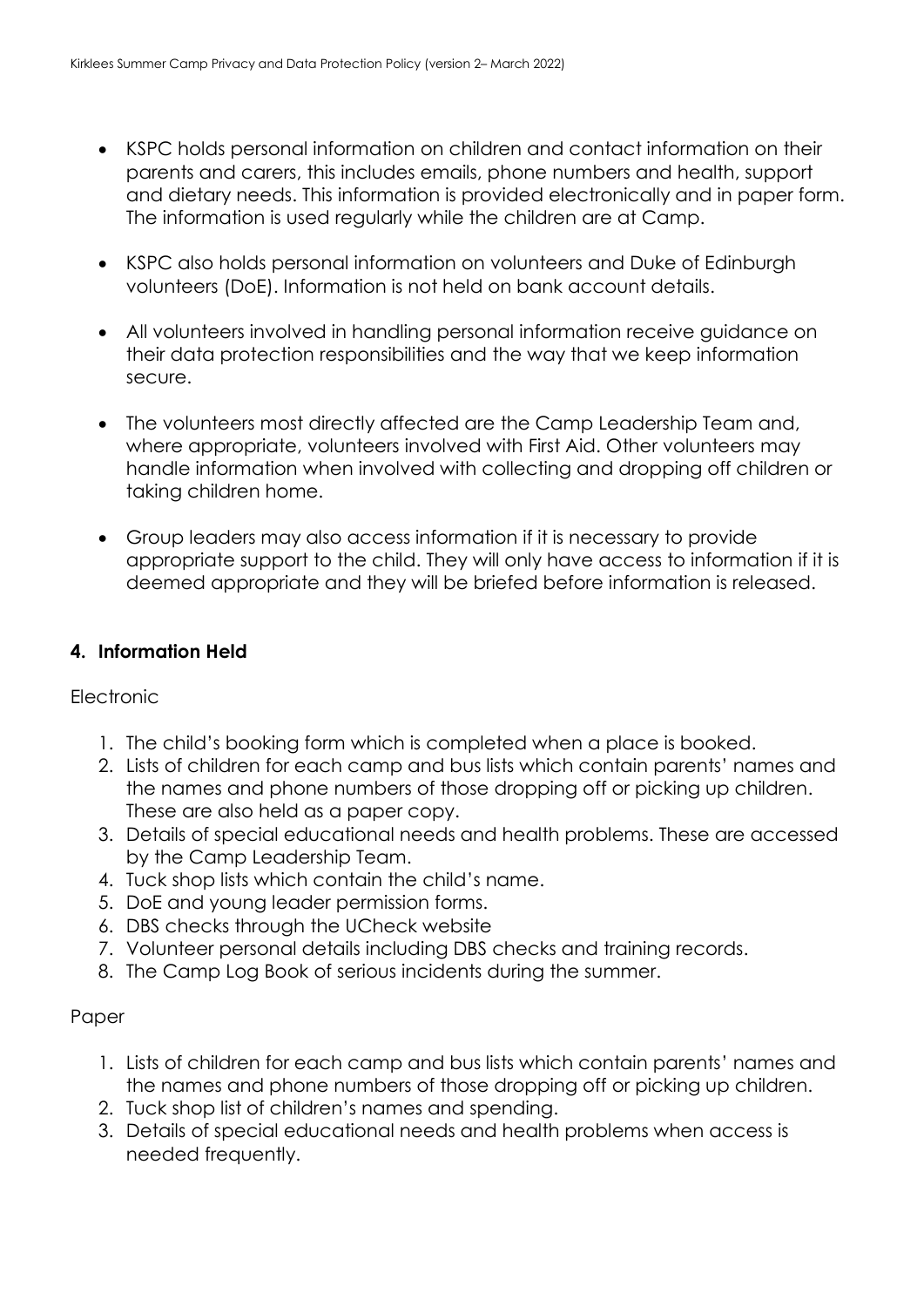- 4. Print outs of booking forms where there is information on a child that is referred to regularly or for emergency health care.
- 5. Individual medical sheets provided by parents and carers and individual medical notes completed by the First Aider.

### **5. Procedures to Protect Information**

- 1. Booking takes place through an App which directs people to Paypal for payment. KSPC does not have access to or hold bank details.
- 2. Information is held on 2 KSPC laptops and 3 ipads with access to a shared drive. The shared drive is password protected and shared with the Leadership Team where appropriate.
- 3. The Leadership team have their own password protected email account for Camp business
- 4. The Leadership Team have access to the Camp phone which is password protected.
- 5. The camp laptops and ipads are password protected.
- 6. Passwords will be changed at the end of each summer so that people stepping down from roles do not continue to have access.
- 7. The Leadership Team may access the shared drive through their personal IT equipment under the following conditions:
	- If possible, through equipment that is provided by their employer to ensure stronger protection.
	- The password should be used each time and not saved to the device.
	- The device should be password protected and no-one else should have access to the device.
- 8. The members of the Leadership Team with permission to access personal information should use the camp laptops or ipads. They should ensure that:-
	- They access, use and share information with the permission of the camp leader and follow this guidance as well as the Safeguarding Policy and information sharing protocols;
	- Information should not be shared with other agencies or KSPC volunteers unless it is in line with the policy above.
	- Emails about children should not use names or distinguishing characteristics.
	- All information with personal data should be kept password protected or, if a paper copy, in a secure location.
	- Paper copies should be shredded when no longer needed.
- 9. When completing the booking, parents and carers and volunteers will be asked to give permission for the information to be used for the booking, while at the camp site and after the summer to allow contact about future KSPC activity. This is covered by the lawful basis of consent and contract.
- 10.Information about individual children is shared with their group leaders as appropriate and in confidence where the child's needs require this.
- 11.Information is not shared with outside agencies or organisations unless there is a safeguarding issue. In line with information sharing protocols consent will be obtained wherever possible, unless this creates a risk for the child.